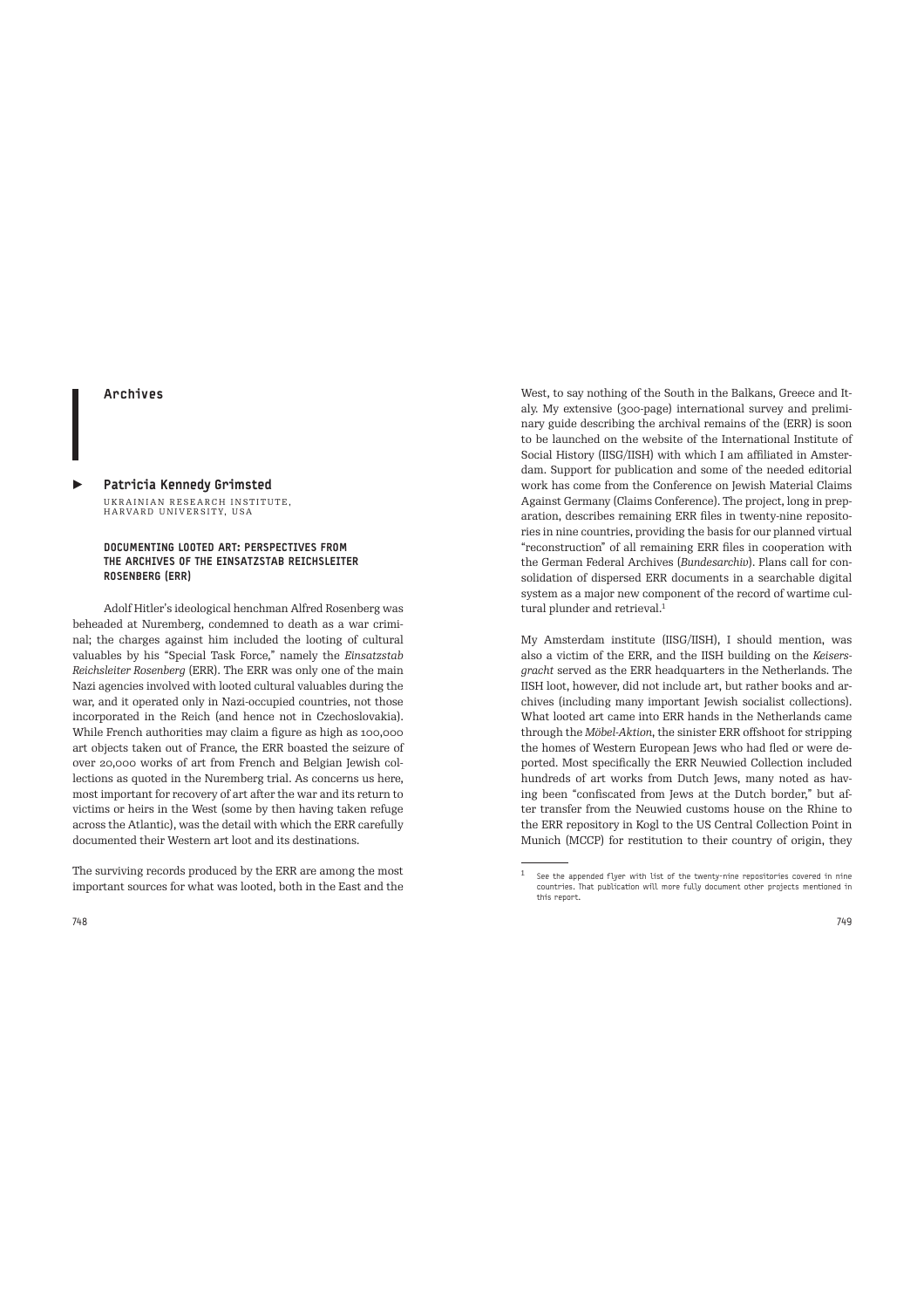were turned over to the Jewish Restitution Successor Organization (JRSO) with apparently no attempt to find their Dutch Jewish owners or heirs.

Other wheelers and dealers such as Hitler's personal agent Kajtan Mühlmann were the ones responsible for most of the looting or Nazi-style "purchases" in the Netherlands. Mühlmann had already proven his looting skills in Poland, and was the one to have snared the famous Dürer drawings from the former Lubomirski Museum in Lviv (*Polish* Lwów; *German* Lemberg) for the Führer, on the heels of the Soviet annexation of Western Ukraine. The German Historical Museum (DIM) in Berlin can now boast of an admirable Internet database documenting loot seized for the Linz project, although seizure details are not always explained. But more details are still needed about the seizures of treasure hunters like the *Künzberg* Commandos and other N.S. agencies. In some cases, their loot was eventually turned over to the ERR.

Much of the art loot processed by the ERR was found after the war in designated ERR repositories in Bavaria and Austria, most of which I have identified in an appendix to my ERR Survey. Often those same repositories also held loot from other agencies, and in addition, important German collections evacuated for preservation. Hence in the postwar restitution process, works of art displaced from different sources, and not all of it actual loot, became intermingled. To complicate tracing the fate of ERR art loot, many modern or contemporary paintings that came into ERR hands in Paris, especially valuable ones of French Jewish provenance, but that were deemed "degenerate" by the Nazi regime, were siphoned off to the thriving international art market in profitable sales or exchanges. Many of them were used to enrich the collections of Göring or other Nazi elites. Others were siphoned off to Switzerland, for example, to the Fischer Gallery in Lucerne, while an estimated 500 were destroyed in the symbolic N.S. bonfire at the Jeu de Paume in July 1943, so vividly described by French curator Rose Valland.

In terms of art looting, the ERR's most blatant claim to the status of war criminals was the seizure of over 20,000 works of art from over 200 private Jewish collections in France and Belgium. That whole process was instigated by Reichsmarschall Herman Göring in part to enrich his own collection. Significant postwar restitution of the ERR loot was possible thanks to surviving ERR documentation about the seizure and destinations of art objects processed in the Jeu de Paume in Paris, and the codes that the ERR had affixed to all of the works of art they inventoried and photographed. Today as part of the Claims Conference ERR project, an object-level Jeu de Paume database is in preparation at the US Holocaust Memorial Museum (USHMM) combining data from +/-18,000 ERR registration cards (US National Archives) with the original ERR inventories and photographs of those collections now held in the Bundesarchiv, Koblenz. We hope the database will also include information from shipping inventories indicating the repository to which the items were sent, and the Munich MCCP numbers (with repository numbers) for the items retrieved and processed for restitution to their countries of origin through the MCCP.

The *Bundesarchiv* in Koblenz is now finalizing an exemplary and greatly improved finding aid for the restitution records left over from the Munich and Wiesbaden CCPs that now comprise what many of us know as *Bestand B 323* (TVK). The *Bundesarchiv* plans to put the new inventory on its Internet site, linked to full text images of the entire record group, parts of which have already been digitized for the Claims Conference ERR project. But we still need to integrate and compare surviving German wartime documents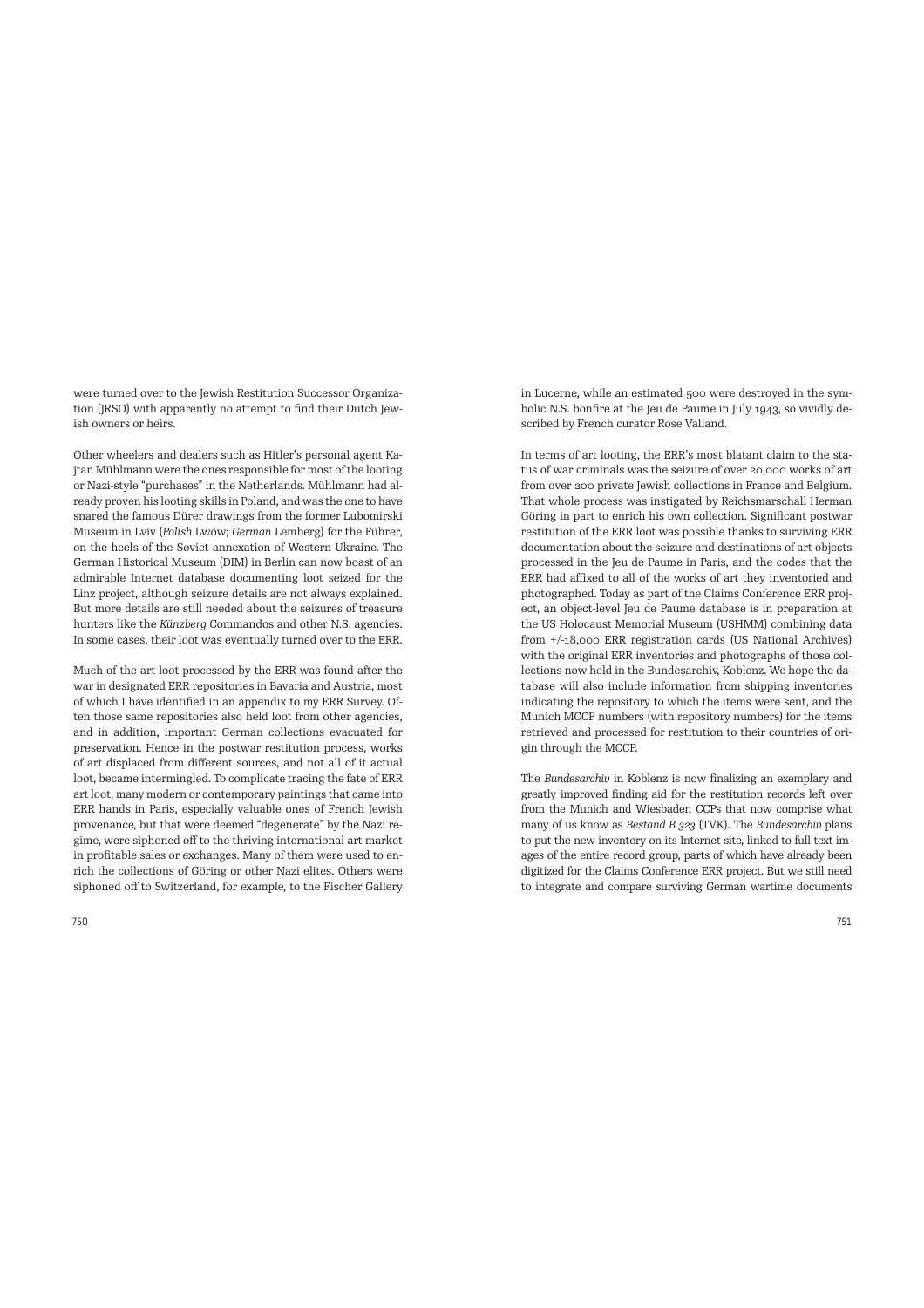(including those created by the ERR) within that record group that are now split between Koblenz and the US National Archives in College Park, MD (NACP), because the National Archives and Records Administration (NARA) still lacks a comparable finding aid for their share of the MCCP files. I hope that the example of integrating data from the *Bundesarchiv* and NACP in our Jeu de Paume database, together with the descriptions I am providing in the ERR Survey and the new *Bundesarchiv* Koblenz finding aid, could be the start of further international cooperation in bringing together sources needed for provenance research on displaced art from the N.S. regime. The increased opening of French records, as described for the first time in my ERR survey, together with French plans for digitization of key files, and the projected NARA internet access to the OMGUS (RG 260) component of MCCP and WCCP restitution records, are further steps in this direction. Much more description still needs to be done on the American side, however, to reintegrate components of restitution records, now located on opposite sides of the Atlantic.

The newly launched database on the website of the German Historical Museum, compiled by an agency of the German Federal Ministry of Finance (BADV), correlating MCCP art registration cards — known as "property cards art" — and photographs from the BADV collection, is another example of a constructive starting place for more cooperative endeavors. I am hopeful that NARA will be able to provide digital copies of the MCCP property cards and photographs held in NACP that are now missing in Koblenz and Berlin, so that they may be integrated in that new MCCP database. I have found more of the MCCP property cards art in Paris that had accompanied restitution shipments to France. The Bremen database compiled fifteen years ago on the basis of MCCP property cards in Koblenz for objects returned to the USSR might also be a candidate for integration.

Indeed, we must not neglect Soviet losses in our discussions here in Prague. Across the European continent, the ERR also plundered considerable art on the Eastern Front, but in the Soviet Union they did not find world-class masterpieces in private Jewish collections similar to those they sequestered in France. Nor did they have the same caliber of knowledgeable art specialists to identify and catalogue the Bolshevik paintings, Orthodox icons, and archeological exhibits that they plundered in the East, although they did bring out with them some Ukrainian specialists as hostages to help. We may not find the same detailed item-level inventories that the ERR prepared in the Jeu de Paume. Yet, in Koblenz (B 323), I did find some ERR inventories of Russian icons that they had shipped to Bavaria from Pskov and Novgorod. The cultural monument registration cards that the ERR prepared in the early years of the war in Soviet lands recorded entire buildings with only occasional detail about individual works of art; many remain in Moscow and I found more in Vilnius. But from the Eastern loot, we do not find any photographic albums with confiscations comparable to those they prepared for the Führer to celebrate ERR seizures from France.

Today, the Russians are understandably as concerned as the French to document their losses and locate more of their cultural treasures that might have survived the war. First, to substantiate the record of plunder in the East and South of Europe, however, we have to piece together the surviving, but widely scattered, ERR operational reports, along with the rough inventories and shipping lists for the treasures they transported to their various Bavarian art repositories. We have to realize that there were necessarily different priorities and different patterns of plunder on the Eastern Front, where the only small private or Jewish-held collections were found in western areas annexed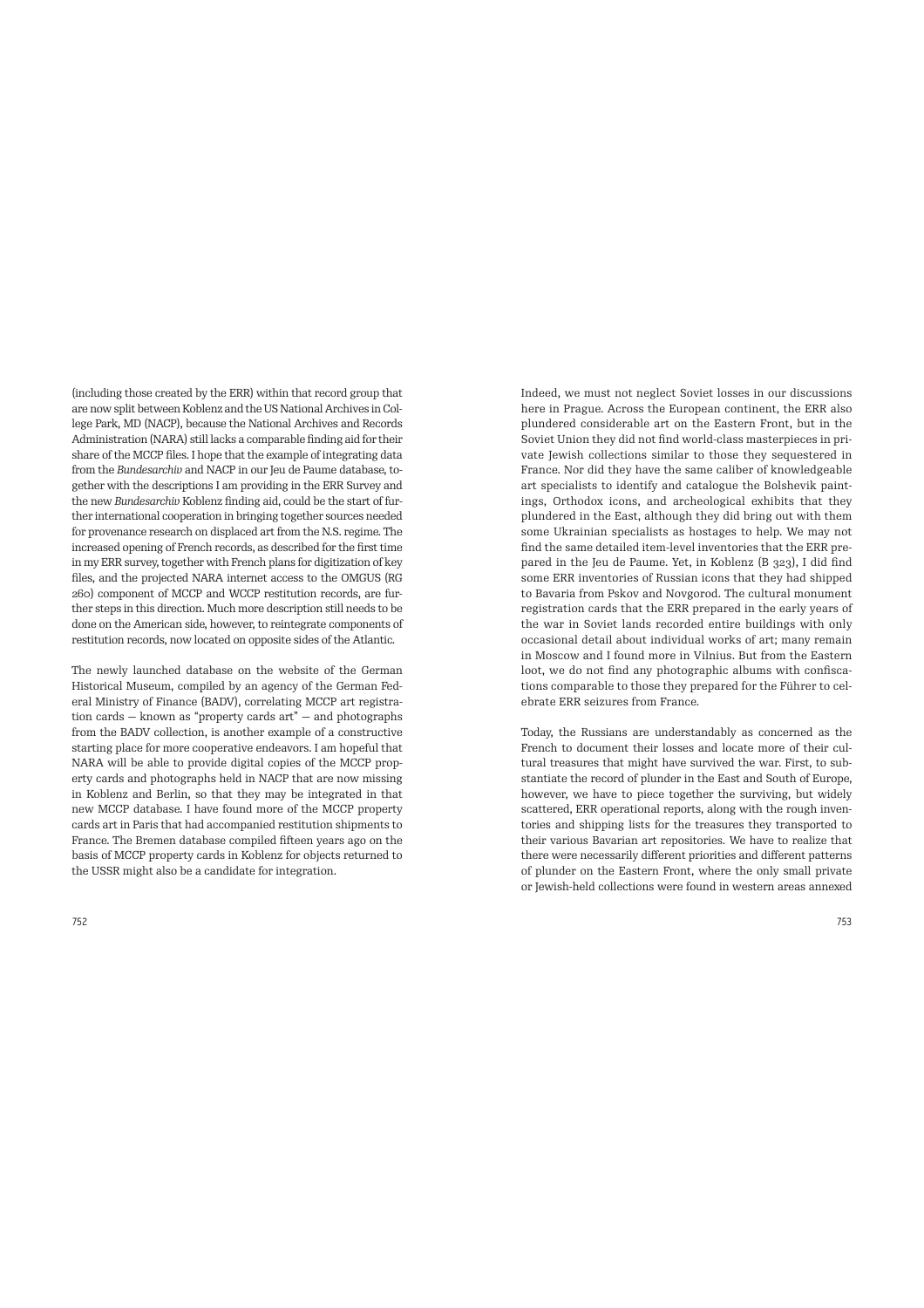to the USSR in 1939. Hence, unlike in France, the ERR looted art was primarily from state institutions, where often the ERR found only less valuable remains that Soviet authorities had not been able to evacuate or destroy under Stalin's scorched-earth orders, especially in some provincial repositories.

Some scattered lists and inventories nonetheless survive among ERR files and those of competing German agencies involved in cultural plunder. But the more serious problem in countries of the former Soviet Union is that the records of the cultural treasures that were found after the war or restituted from the West have long been classified, and only in the last few years have specialists had access to even a part of those records. This past February at a German-Russian conference at the DHI in Moscow (sponsored by the Dresden Gallery), was the first time I have heard a Russian scholar report any figures or details from Soviet sources for restitution of art and other valuables from American, British, and French authorities in Germany. Those newly opened sources appear to be a part of the Soviet equivalent to the US records for items restituted to Soviet authorities in the Munich and Wiesbaden CCPs. When matched up with other documents, they may provide new clues to identify looted items that survived and came back to the USSR, even if they were not always returned to the state repositories from which they were plundered. Given postwar problems in wartorn Soviet lands, and then the long Soviet denial of Western restitution, and the fact that many items returned to Soviet authorities never reached their home institutions, these new sources may suggest a scandal parallel to the French MNR collection. Much careful research lies ahead to determine accurate details regarding looted art from Soviet collections and its fate. I plan extensive research in Moscow this summer myself in that recently declassified series.

Access to archives in Eastern Europe, and especially the former Soviet Union, has improved tremendously since I started my research and compilation of archival directories there in the 1960s. In Ukraine, starting in 1990, I was among the first to appraise and report about what has turned out to be the largest surviving complex of ERR records, with files from the ERR plundering activities all over Europe, and especially with key reports about ERR operations in Belgium and the Baltic countries. Those files are now being scanned in connection with our ERR archival reconstruction project. Arrangements are underway to include a small segment of ERR files now in Moscow that came there from Minsk after the war, having been shipped with a 54-wagon train filled with over a million books collected in the ERR evacuation center in Ratibor (now Polish Racibórz) in Silesia. We also hope to include the even smaller complex of ERR files in Vilnius, although so far none of those appear to involve documentation on art looting.

Many Russian restitution-related records that do involve looted art, however, are still off limits, even to Russian government specialists in the Ministry of Culture and Academy of Sciences, which makes it very difficult to accurately assess Russian wartime losses, let alone the trophy foreign-owned art now in Russia and Ukraine. Archivists in the Russian Ministry of Defense Central Archive in Podolsk (outside of Moscow) have told me that I will never see in my lifetime the records of the Main Political Administration of the Red Army (GlavPUR), which are known to contain many documents concerning the retrieval and transport of plundered Russian cultural valuables, along with the trophy art and other treasures the Soviets plundered from Germany and Eastern Europe. Even Stalin's orders for the plunder and transport of cultural valuables by the Trophy Brigades (along with factories and wine) are still classified in the former Communist Party Archive (now RGASPI).